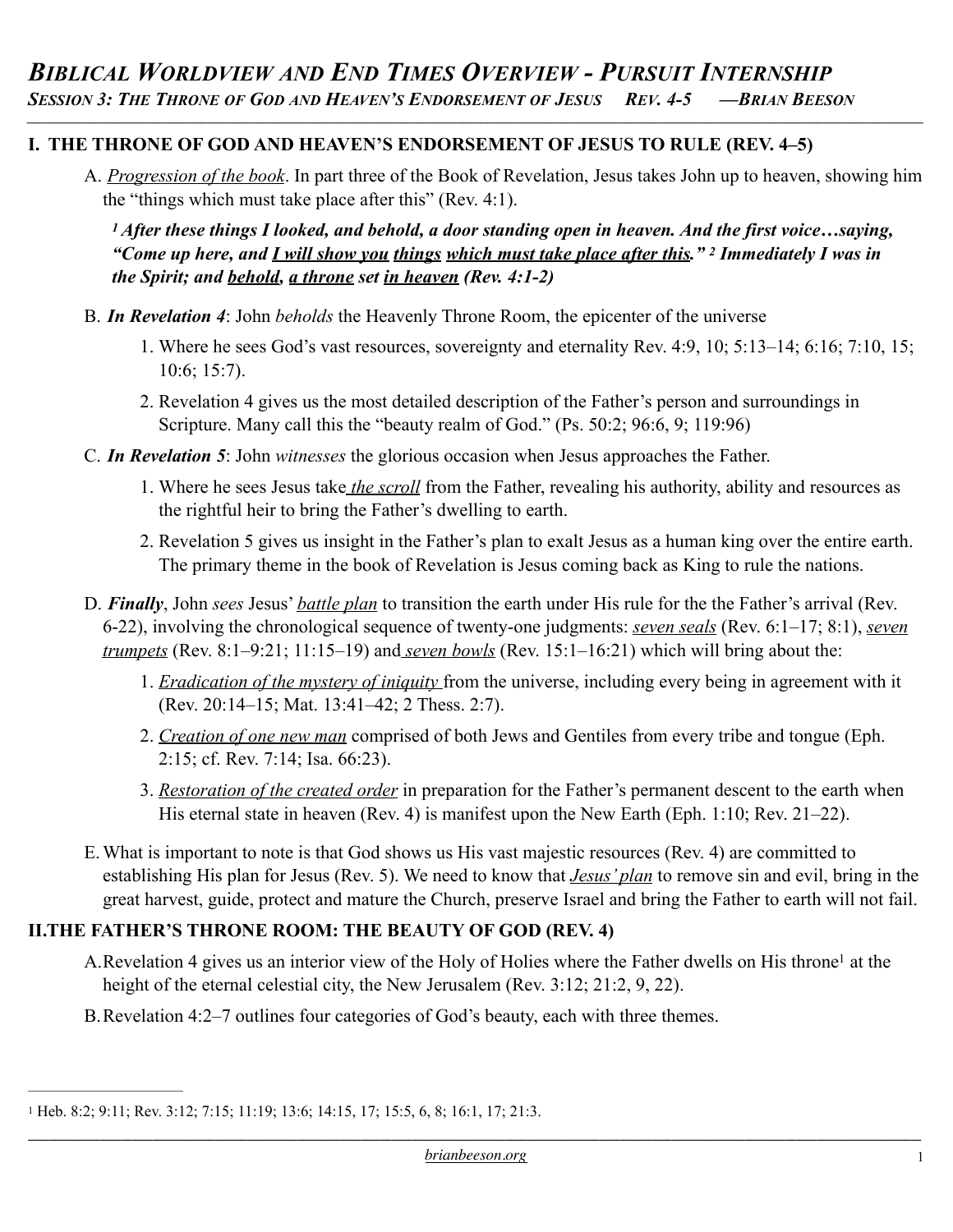## *BIBLICAL WORLDVIEW AND END TIMES OVERVIEW - PURSUIT INTERNSHIP SESSION 3: THE THRONE OF GOD AND HEAVEN'S ENDORSEMENT OF JESUS REV. 4-5 —BRIAN BEESON*

*\_\_\_\_\_\_\_\_\_\_\_\_\_\_\_\_\_\_\_\_\_\_\_\_\_\_\_\_\_\_\_\_\_\_\_\_\_\_\_\_\_\_\_\_\_\_\_\_\_\_\_\_\_\_\_\_\_\_\_\_\_\_\_\_\_\_\_\_\_\_\_\_\_\_\_\_\_\_\_\_\_\_\_\_\_\_\_\_\_\_\_\_\_\_\_\_\_\_\_\_\_\_\_\_\_\_\_\_\_\_\_\_\_\_\_\_\_\_\_\_\_\_\_\_\_\_\_\_\_\_\_\_\_\_\_\_\_\_\_\_\_\_\_\_*

*2I was in the Spirit; and behold, a throne set in heaven, and One sat on the throne. 3He who sat there was like a jasper and a sardius stone in appearance; and there was a rainbow around the throne, in appearance like an emerald. 4Around the throne were twenty-four thrones… I saw twenty-four elders sitting…in white robes; and they had crowns of gold…5From the throne proceeded lightnings, thunderings, and voices. Seven lamps of fire were burning before the throne, which are the seven Spirits of God. 6Before the throne there was a sea of glass, like crystal... around the throne, were four living creatures… (Rev. 4:2-6)* 

- 1. *The beauty of God's Person*: as seen in *sardius*, *jasper* and an *emerald rainbow* (Rev. 4:3). Glorious light emanates from the Father (jasper) as He is seen in a glowing, red hue (sardius), encircling his throne by a rainbow saturated with shades of emerald.
	- a. *Jasper* speaks of His brilliant, clear and uncreated light shining forth from His very Being (Ps. 50:2; 96:6, 9; 119:96; 1 Tim. 6:16).
	- b. *Sardius* speaks of His burning desire and compassion for His people (Deut. 4:24; Zeph. 1:18; Jas. 4:5; Ex. 33:19; Psalm 145:8; Isa. 49:15; Lk. 15:20). His love is a fire that purifies and prepares His people (1 Cor. 3:13–15; Rev. 3:18).
	- c. *Emerald* shows that everything He does is motivated by mercy (Ps. 145:8–9; Isa. 55:7; Mic. 7:18; Eph. 2:4–5). It's His mercy that atoned for sin and will make all things new. In Moses' tabernacle on earth, the shadow of the heavenly temple, was the "mercy seat" where sin was atoned for and new life occurred (Ex. 25:17–22; 26:34; Lev. 16:15–16; Num. 7:89; Num. 17:8; Heb. 9:4–5). Under His leadership, the Father will make all things new (Rev. 21:5).
- 2. *The beauty of God's Partners*: the Church *enthroned*, *robed*, and *crowned* in the immediate presence of God surrounding His eternal Throne (Rev. 4:4). These are the highest governmental leaders of the redeemed in eternity. It is a testimony of *God's transforming power* to take the weak and broken of humanity and put them in such a significant position to rule creation with Him in *deep partnership* motivated by His beauty, released through faith-filled words of agreement. The fact the elders are enthroned tells us of the Father's astounding humility and kindness to share His power.
- 3. *The beauty of God's Power*: *manifestations of power* in *lightning, thunder*, and *voices*, including noises, sounds and music coming from His Throne (Rev. 4:5a). These reveal His emotions and thoughts to the saints, beautify the courtroom and charge the atmosphere around Him. At the end of each judgment series: *7 seals* (Rev. 8:5), *7 trumpets* (Rev. 11:19) and *7 bowls* (Rev. 16:17-21), these manifestations of power break out before Him, fill His throne room and are released upon the earth.
- <span id="page-1-1"></span>4. *The beauty of God's Presence (fire)*: *on lamps*, *seraphim*, and *the redeemed saints* (Rev. 4:5b-7; 15:2). The lamps speak of the Holy Spirit in his diversity revealing the Father in heaven (Rev. 1:4). The living creatures are ["](#page-1-0)burning ones," encircling the Father, gazing upon Him and declaring His beauty. The sea of glass, mingled with fire, serves as a place of congregation before the Throne where redeemed saints in the glory of their resurrected bodies (Rev. 15:2; Dan. 12:3; Mt. 13:43; Acts 2:3).

<span id="page-1-0"></span><sup>&</sup>lt;sup>[2](#page-1-1)</sup> Revelation 4 counts four creatures and describes them "living" (τέσσαρα ζ®α) while in Isaiah 6 they are called "burning ones" (שֲרֹפִים), transliterated as *seraphim*). Ezekiel 1 refers to *cherubim*, a different class of creatures with different features and purposes in heaven.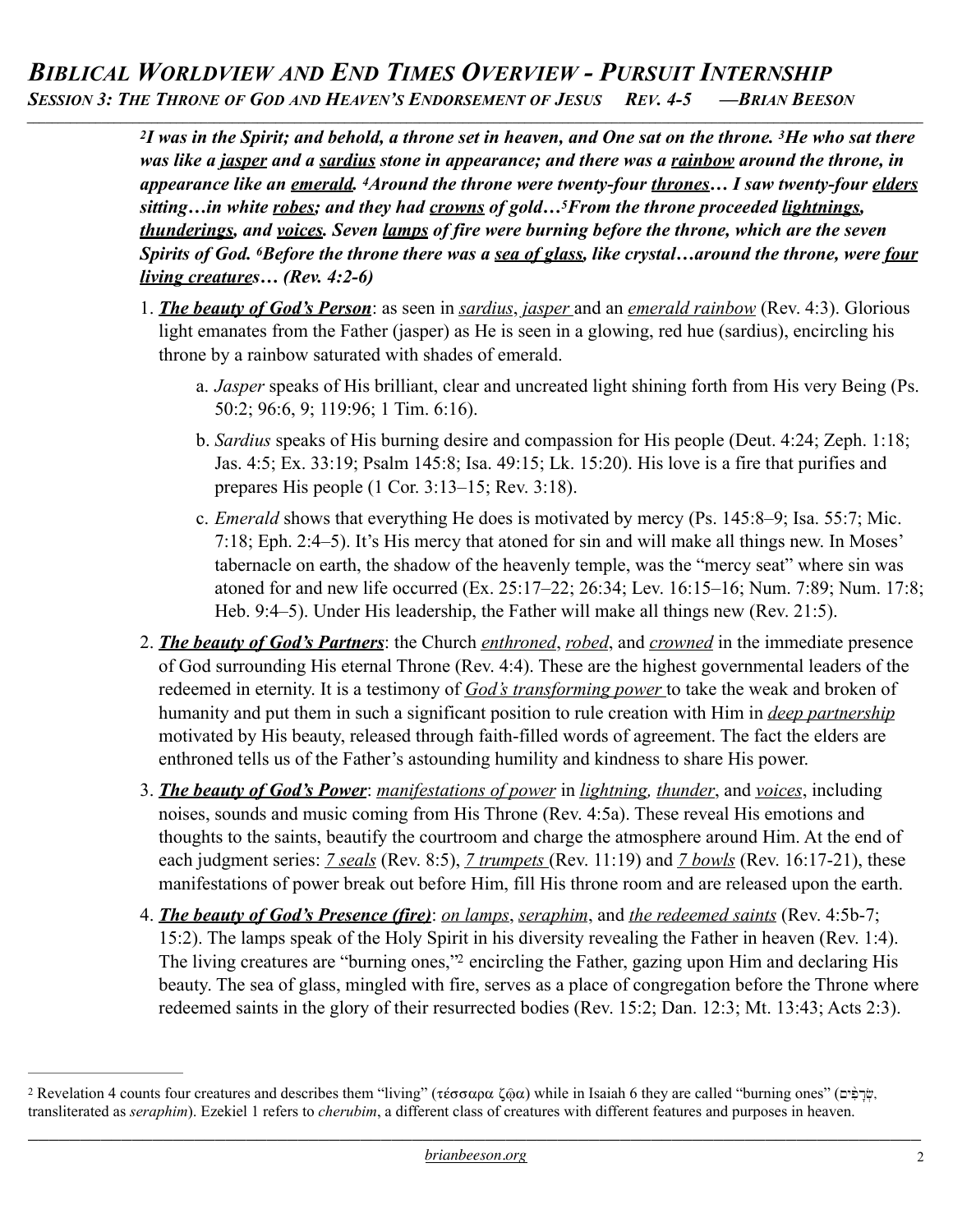## *BIBLICAL WORLDVIEW AND END TIMES OVERVIEW - PURSUIT INTERNSHIP SESSION 3: THE THRONE OF GOD AND HEAVEN'S ENDORSEMENT OF JESUS REV. 4-5 —BRIAN BEESON*

C.*When we pray*, *we should understand this is this place where we appear*. We come before Him in the Spirit (John 17:24; John 4:21-24; Eph. 2:4-6; Heb. 12:22–24; 4:16). This is our eternal home, where we belong.

*\_\_\_\_\_\_\_\_\_\_\_\_\_\_\_\_\_\_\_\_\_\_\_\_\_\_\_\_\_\_\_\_\_\_\_\_\_\_\_\_\_\_\_\_\_\_\_\_\_\_\_\_\_\_\_\_\_\_\_\_\_\_\_\_\_\_\_\_\_\_\_\_\_\_\_\_\_\_\_\_\_\_\_\_\_\_\_\_\_\_\_\_\_\_\_\_\_\_\_\_\_\_\_\_\_\_\_\_\_\_\_\_\_\_\_\_\_\_\_\_\_\_\_\_\_\_\_\_\_\_\_\_\_\_\_\_\_\_\_\_\_\_\_\_*

*22 But you have come to Mount Zion and to the city of the living God, the heavenly Jerusalem, to an innumerable company of angels, 23 to the general assembly and church of the firstborn who are registered in heaven, to God the Judge of all, to the spirits of just men made perfect, 24 to Jesus the Mediator of the new covenant… (Heb. 12:22–24)* 

D. In Revelation 4:8-11, we see the governmental leaders of heaven worship God and declare His transcendent beauty (v. 8). They glory or boast with delight in God as they honor and thank Him. *The same pattern* was established in King David's day set-up through paid singers and musicians in the Tabernacle of David and on God's heart for the Church today—*Beauty driven worship*!

*8The four living creatures…do not rest day or night, saying: "Holy, holy, holy, Lord God Almighty, who was and is and is to come!" 9Whenever the living creatures give glory and honor and thanks to Him who sits on the throne…10the twenty-four elders fall down…and worship Him…and cast their crowns before the throne, saying: 11"You [Father] are worthy, O Lord, to receive glory and honor and power; for You created all things…" (Rev. 4:8-11)*

- 1. Holy means to be separated, pure from everything sinful. Their foundational hymn forever magnifies God's holiness (v. 8).
- 2. Holy also means "transcendent," completely separate from everything created. He is infinitely superior to everything in creation, beyond anything we can comprehend and understand. When seeing His transcendent beauty, the elders fall on their faces and the living creatures cover their eyes. They are overwhelmed with ecstasy as they gaze so they fall down and temporarily remove their gaze.

### **III. THE DILEMMA OF HUMAN RULE - CALLED BUT UNQUALIFIED (REV. 5)**

A.PROBLEM: What human being is *worthy* (deserving), *capable*, *qualified* by the Father to transition the planet to His rule? Who has the power to remove Satan, the power, righteousness and humility to confront the wicked kings of the earth, kill them, cleanse the earth, bring in great harvest, mature Church, guard and protect Israel and lead humanity under the Father's rule as King, etc…?

*1I saw in the right hand of Him [the Father] who sat on the throne a scroll…sealed with seven seals. 2I saw a strong angel proclaiming… "Who is worthy to open the scroll and to loose its seals?" 3And no one in heaven or on the earth or under the earth was able to open the scroll, or to look at it. 4So I wept much, because no one was found worthy to open and read the scroll, or to look at it. (Rev. 5:1–4)* 

- 1. The scroll is both *the title deed* to the earth and *the battle plan* for how God will transition the earth under His rule.
- 2. The problem is that without someone taking the scroll, sin and evil will continue on earth and the Father and His beauty will never come.
- B. When Adam sinned, God did not rescind His original plan and calling for humankind to rule the earth with Him in intimate partnership (Psalm 8:3–8; 115:16; Mt. 6:10; Rom. 11:29). God gave eternal stewardship of the earth to Adam who served as a representative of the human race (Gen. 1:28).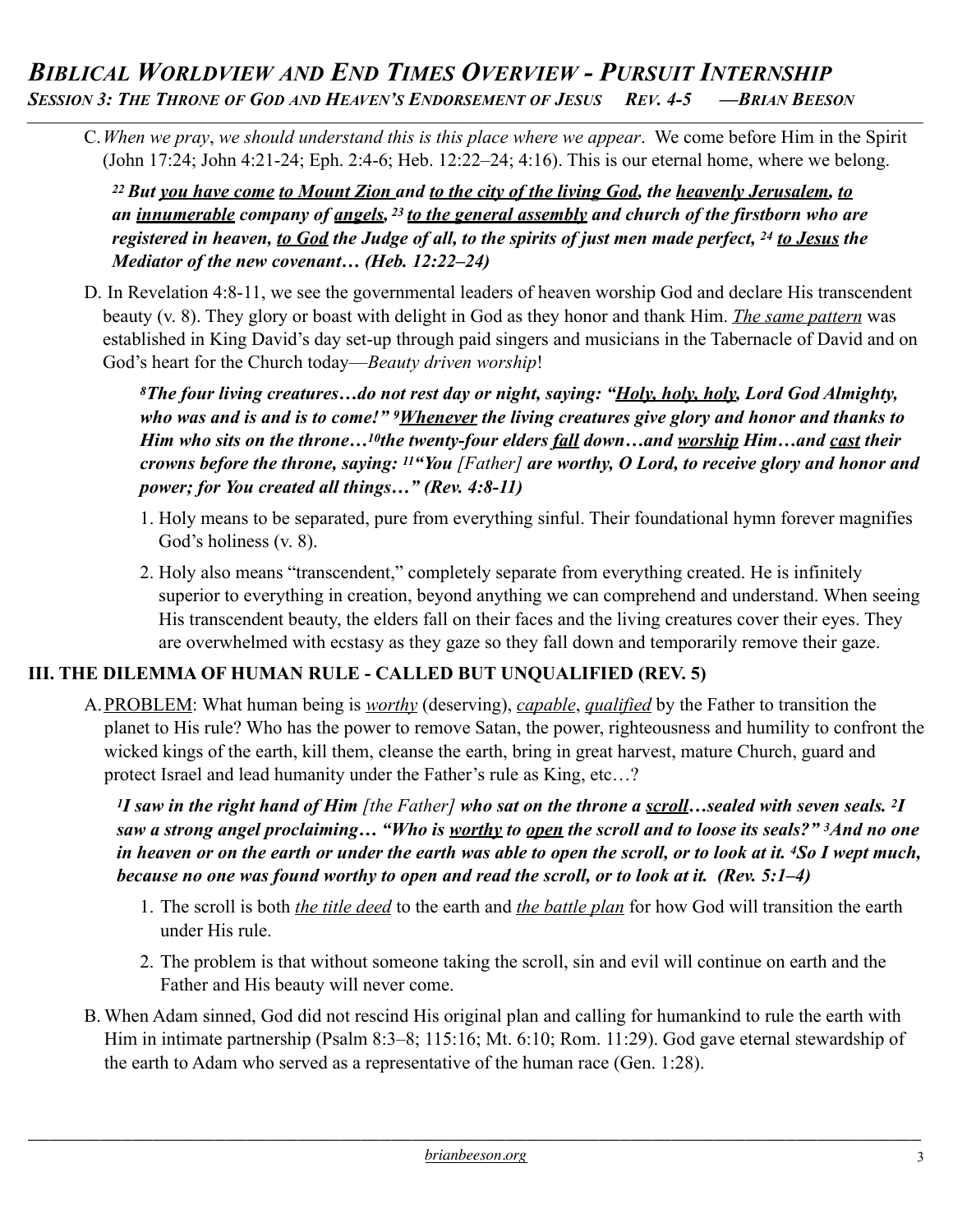C. When Adam's fell, he forfeited his authority to Satan who then possessed the influence over nations and the created order through fallen humanity ensnared in sin (Gen. 3; Lk. 4:6; 2 Cor. 4:4).

*\_\_\_\_\_\_\_\_\_\_\_\_\_\_\_\_\_\_\_\_\_\_\_\_\_\_\_\_\_\_\_\_\_\_\_\_\_\_\_\_\_\_\_\_\_\_\_\_\_\_\_\_\_\_\_\_\_\_\_\_\_\_\_\_\_\_\_\_\_\_\_\_\_\_\_\_\_\_\_\_\_\_\_\_\_\_\_\_\_\_\_\_\_\_\_\_\_\_\_\_\_\_\_\_\_\_\_\_\_\_\_\_\_\_\_\_\_\_\_\_\_\_\_\_\_\_\_\_\_\_\_\_\_\_\_\_\_\_\_\_\_\_\_\_*

- D.However, God sent His son, *the second Adam*, sinless and fully obedient to His will who paid for humanity with his perfect life. After the Father raised Him, Jesus sat at His right hand, in the place of power and favor, having now all authority in heaven and earth.
- E. As *the last Adam* (Gen. 1:26-28; 1 Cor. 15:45) Jesus will fulfill God's original intention for man to be created in His image, rule creation in intimate partnership and take global dominion of the works of His hands with the redeemed, His partner, "the last Eve" in a new heavens and earth (Gen. 2:21–24; John 19:34; 1 Cor. 15:45; Eph. 5:30–32; Gen 2:8–10; Isa. 65:1; Isa. 51:3; Ezek. 36:35; Rev. 22:1–5).

### **IV. JESUS THE LAMB OF GOD WHO WILL RULE THE EARTH**

*5 But one of the elders said to me, "Do not weep. Behold, the Lion of the tribe of Judah, the Root of David, has prevailed to open the scroll and to loose its seven seals." 6 And I looked, and behold, in the midst of the throne and of the four living creatures, and in the midst of the elders, stood a Lamb as though it had been slain, having seven horns and seven eyes, which are the seven Spirits of God sent out into all the earth. 7 Then He came and took the scroll out of the right hand of Him who sat on the throne. (Rev. 5:5-7)* 

- A. Jesus is revealed as both *a Lion* and *a Lamb* (Rev. 5:5-6). He is the rightful Jewish King from the line of David (2 Samuel 7:10-13; [1 Chronicles 17:11–14;](http://biblia.com/bible/esv/1%20Chron%2017.11%E2%80%9314) [2 Chronicles 6:16](http://biblia.com/bible/esv/2%20Chron%206.16).; Psalm 89; Isa. 7:14; 9:6–7; 11:1) but also the meek, gentle and righteous One who removes sin. He is both fierce and tender.
- B. As the Lamb, *the same love* that moved Him *to pay for humanity's sin* at the cross is what *motivates Him to remove all sin, wickedness and injustice from the earth in the judgments written in the scroll* (Isa. 53:7; Mt. 5:5; 11:29; Jn. 1:29; Rev. 5:6; 6:1, 12, 15–16; 14:10)*.* Because *there is no contradiction in Him*, He is equally as meek and gentle when paying for sin as when He removes it. The Lamb's work that started at the cross in the *covering of sin* will be finished at His return in *removing sin*!

*…He [Jesus] was led as a lamb to the slaughter.. He opened not His mouth [meek, willing]. (Isa. 53:7)*

*29…"Behold! The Lamb of God who takes away the sin of the world! (John 1:29)*

*15 And the kings of the earth, the great men, the rich men, the commanders, the mighty men, every slave and every free man, hid themselves in the caves and in the rocks of the mountains, 16 and said to the mountains and rocks, "Fall on us and hide us from the face of Him who sits on the throne [Father] and from the wrath of the Lamb! (Rev. 6:15-16)* 

- C.Jesus is *qualified*. He is the only one *born sinless*, *fully submitted* to the Father's will and in *complete unity* with the Holy Spirit (Ps. 40:6-8; Heb. 10:5-7). He is the one from the line of David.
- D.Jesus is *capable*. He has *proven His faithfulness* to the Father in all matters and will be *able to execute perfectly* the Father's battle plan (Rev. 6-22). He has *the fullness of the Godhead in bodily form* (Col. 1:19; 2:3, 9), *anointed beyond measure by the Holy Spirit* (Isa. 11:2; Jn. 3:34; Rev. 3:1; 5:6) and *given the full resources of heaven* (Rev. 5:12).
- E. Jesus is *confirmed*. For many rulers, ultimate power corrupts. Jesus has been tested in every way and shown righteous (Heb. 4:5; Mat. 26). No one has demonstrated such humility by forsaking their rights as Jesus did and no one else will be as exalted as Jesus in the coming age (2 Cor. 8:9; Phil 2:5–11)!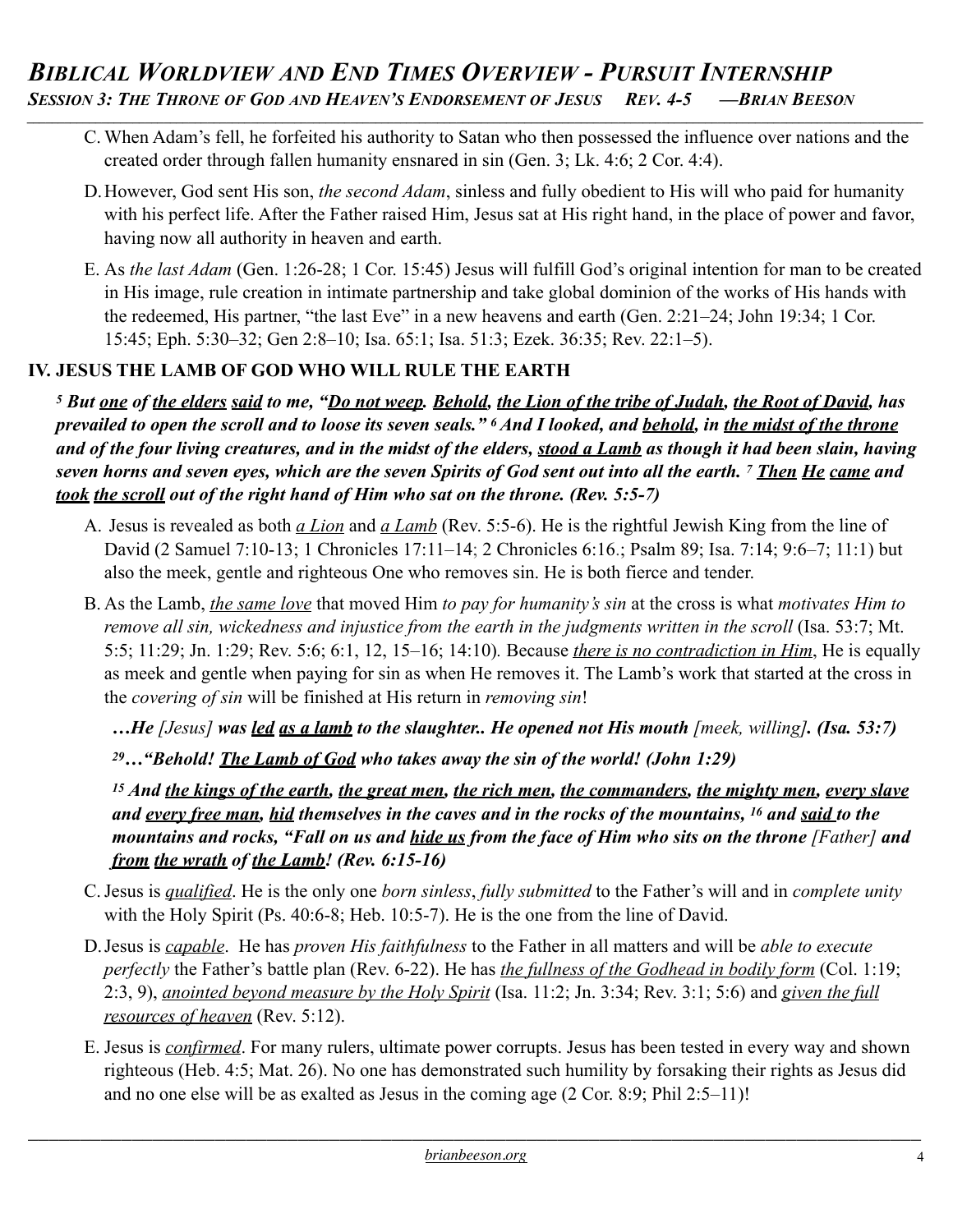F. What man could walk up to the Father! Both David and Daniel saw this moment as the Father endorsed Jesus to rule the earth *as a man.* David saw Him receiving all the nations as King of all earthly kings. Daniel saw Him receiving the allegiance of all peoples to serve Him and His agenda. Today Jesus has received the earth as a possession in part but will receive them in fullness during the millennial age (Acts 2:33–36)*.* 

*\_\_\_\_\_\_\_\_\_\_\_\_\_\_\_\_\_\_\_\_\_\_\_\_\_\_\_\_\_\_\_\_\_\_\_\_\_\_\_\_\_\_\_\_\_\_\_\_\_\_\_\_\_\_\_\_\_\_\_\_\_\_\_\_\_\_\_\_\_\_\_\_\_\_\_\_\_\_\_\_\_\_\_\_\_\_\_\_\_\_\_\_\_\_\_\_\_\_\_\_\_\_\_\_\_\_\_\_\_\_\_\_\_\_\_\_\_\_\_\_\_\_\_\_\_\_\_\_\_\_\_\_\_\_\_\_\_\_\_\_\_\_\_\_*

*13…the Son of Man [Jesus] coming with the clouds of heaven! He came to the Ancient of Days [the Father]…14Then to Him was given…a kingdom, that all peoples, nations, and languages should serve Him. His dominion is an everlasting dominion… (Dan. 7:13–14)*

*8I [the Father] will give you [Jesus] the nations for your inheritance... (Ps. 2:8)*

#### **V. JESUS EXALTATION AS MAN**

- A.Because of Jesus obedience to the Father in all things and the degree to which He humbled Himself, He is greatly exalted. In the Millennium He will be the most exalted man. It is the purpose of the Father to display His pleasure with Jesus by exalting Him in every way for all to see as He rules on earth. (Phil 2:5–11)
- B.Jesus' inheritance includes having the full authority over seven spheres of life: *power*, *riches*, *wisdom*, *strength*, *honor*, *glory*, and *blessing*. There are many aspects implied by each sphere. These are seven manifestations of His leadership and the response of the nations to Him.

*12…saying with a loud voice: "Worthy is the Lamb who was slain to receive power and riches and wisdom, and strength and honor and glory and blessing!" (Rev. 5:12)* 

C. Father's promised to make Jesus preeminent in all things.

*18He is the head of the Body…that in all things He may have the preeminence. (Col. 1:18)*

- D.The word *receive* is significant. In what sense does Jesus receive these? At His resurrection, He received authority as a Man from the Father to rule the earth (Eph. 1:20–23). At the moment of taking the scroll, He receives the *full* obedience of all of His people in the Millennium. The kings will offer their national resources to Him. His people offer Him this response *in part* now and *fully* in the Millennium.
- E. *Power* (political): Jesus will publicly receive the political authority over all nations at His return. In the Millennium, the Father will establish Jesus as King over all nations, and all the kings will be saved and will base their governments on the Scriptures (Ps. 102:15; 138:4; 148:11; Isa. 2:2–4; 62:2). The Father wants His power demonstrated through Jesus to draw the nations to Him. Most of the kings of the earth ignore and even resisting Him and getting away with it, but there's a Day when all the power of government will manifest His leadership and will.

*11Yes, all kings shall fall down before Him; all nations shall serve Him. (Ps. 72:11)*

F. *Riches* (financial): All the money and natural resources on earth will be openly seen as under Jesus' leadership in the Millennium. All the leaders of the nations will joyfully submit their riches to His leadership and worldwide plan (Isa. 60:5–13; 66:12). Today governments enforce taxes to get the revenue needed fund their agenda; in the future, Jesus will receive national, voluntary free-will offerings! (Haggai 2:6–9)

*5…The wealth of the Gentiles shall come to you. 6 …All those from Sheba [Modern Yemen] shall come; They shall bring gold and incense… 9…And the ships of Tarshish [Spain] will come first…their silver and their gold with them… 11 Therefore your gates shall be open continually…That men may bring to you the wealth of the Gentiles… (Isa. 60:5-13)*